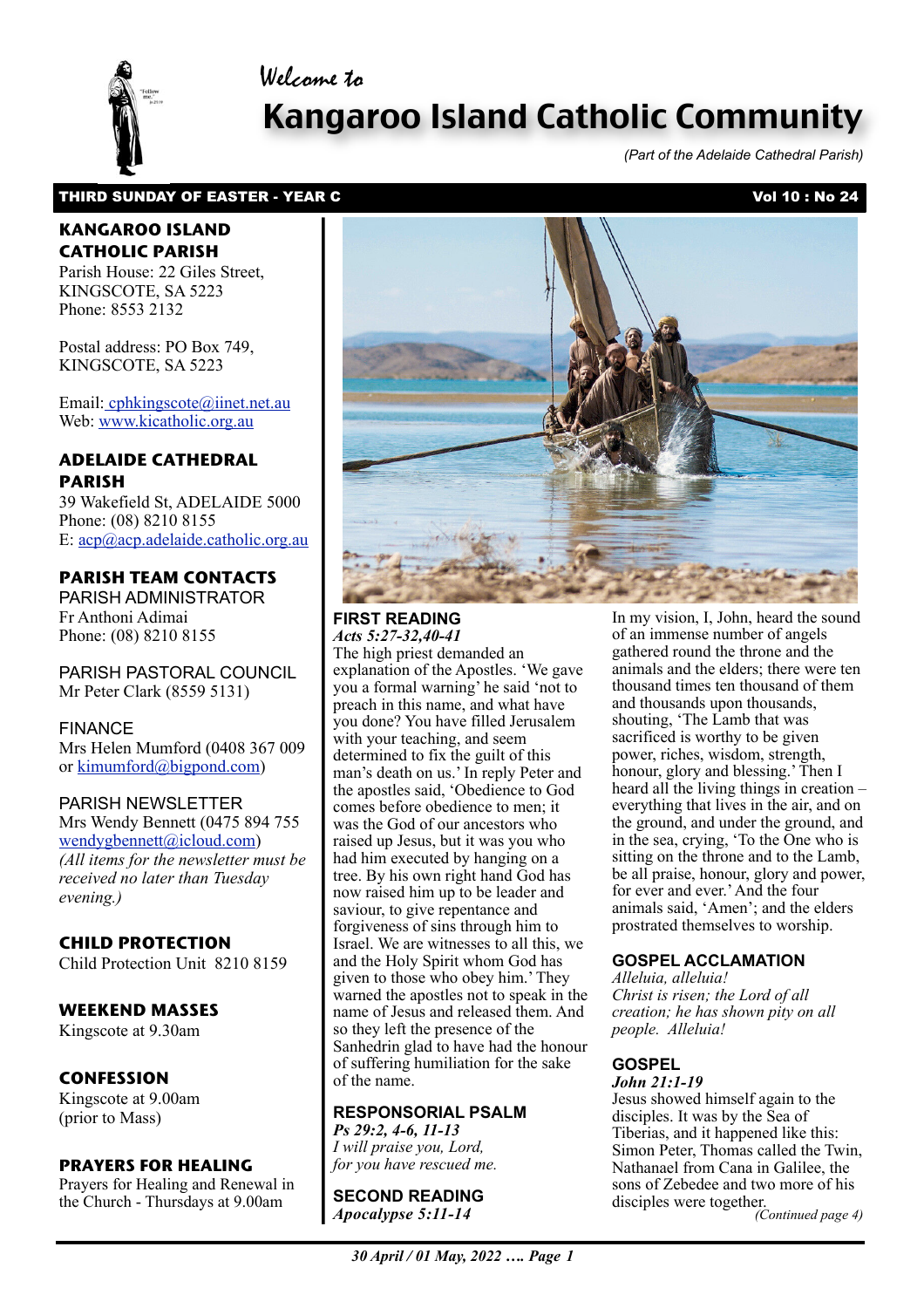

# **Bulletin Board**

## **PLEASE KEEP THESE PEOPLE IN YOUR PRAYERS**

**Sick:** Bill Roestenburg, Peter Weatherstone, Joelle Davidson

**May anniversaries:** Bill Berden, Mary Bradley, Peter Bradley, Baby Burden, Henry Carslake, Bob Clare, Jaunito Cruz, Charles Darcy, Timothy Hamm, Lorraine Holohan, Brian Kildea, Mildred Lashmar, Anthony Lonzar, Peter Lonzar, Dorothy McMahon, John Reynolds, Vikki Reynolds, Fiona Smith, Ann Wallace, Sr. Pauline Wallace, John Williams, Heather Willmott, Ross Wohling

*Please pray for all the faithful departed and may all our sick parishioners, relatives and friends know the healing love of Christ.*

\*\*\*\*\*

### **PARISH ROSTERS**

| Comm                    | Reader             | <b>Cleaning</b> |
|-------------------------|--------------------|-----------------|
| 01/05 K Hammatt A Gibbs |                    | K Brinkley      |
| $08/05$ A Gibbs         | A Clark            | A Clark         |
| 15/05 S Semler          | P Clark            | A Clark         |
| $22/05$ M Glynn         | L Grant            | C Berden        |
| $29/05$ A Clark         | K Hammatt C Berden |                 |

## **PRIEST ROSTER**

*(Often this roster changes if something unforeseen crops up)*

- 01/05 Fr Robert Rice
- 08/05 Fr My Tran Cathedral Parish
- 15/05 Fr Eldridge St Francis of Assisi
- 22/05 Fr Iain Radvan
- 29/05 Fr Anthoni Adimai Cathedral Parish

## **COVID RESTRICTIONS**

For the latest Archdiocesan restrictions please see page 4 of this bulletin. Please keep in mind the importance of social distancing and good hygiene practices.

## **MARIAN PROCESSION**

*Sunday, 22 May, 2.00pm*  Each year the Archdiocese hosts the annual Marian Procession in honour of Our Lady. This event has been running for almost 75 years and is one of the longest standing consecutive events in the Australian Catholic Church.

This year, in support of our Ukrainian brothers and sisters, the image that will lead our procession is *Vyshhorodska - Mother of God* carried by the Ukrainian Community

in Adelaide. Assembly of Parishes will begin at 1.30pm and the procession will follow at 2.00pm. After a very successful change of location in 2021, the Procession will again be held at the Adelaide Showgrounds.

Those who wish to can book in online via this link

[www.trybooking.com/BPJAN.](http://www.trybooking.com/BPJAN) The Procession will take place in the Main Arena. However, if the weather is inclement, the procession will be moved to the Wayville Pavilion.

### **ANNUAL DIOCESAN COUNT OF ATTENDANCE**



As you may be aware, the Archdiocese of Adelaide conducts a Count of Attendance for all Masses held on the weekends during the month of May, which is used for pastoral planning and financial reporting.

This year attendance counts are to be conducted over four weekends of May - 07/08, 14/15, 21/22 and 28/29 in all Parish Mass Centres.

As we did last year, we need to record how many people are in the different age groups.

#### **YABBIES**

When I was a kid there was a narrow, shallow, stagnant pond that ran for half a mile or so between two sets of railroad tracks near my home. In the summer we would spend hours at a time there trying to catch yabbies. How they got there, I'll never know. They must have descended from crustaceans that populated the pond long before the railroads came through.

Our fishing methods weren't sophisticated. We'd tie a hunk of meat on the end of a string and drop it alluringly in front of a large rock, old, discarded petrol can, or thick bunches of long weeds. Eventually the meat would lure a hidden yabby out into the open and its large claw would close

on the meat in a vice-like grip. We could then yank our prize out of the water and into a waiting bucket. We'd watch it crawl around and around the bucket for a while and then release it.

Chasing yabbies taught us the habit of simply observing nature. It taught us to pay attention, to see what was there and what more might be there. There's always more under the surface than first meets the eye. That was Jesus' lesson to the apostles this week when he invited them to cast their nets one more time after a disappointing night of fishing. They followed Jesus' lead and hauled in an abundant vessel. Watch with great expectation and your life will know abundance.

Find Jesus unexpectedly! We find him at the moment of greatest aloneness. Find Jesus joyfully! We find him in the midst of family celebration. Find Jesus gratefully! We find him when calm comes in the midst of crisis. Find Jesus in the faith community! We find him as we work with others for justice and freedom. Find Jesus eternally! We will find him, when our time merges with God's time. *GPBS eNews*

#### **ST VINCENT DE PAUL SOCIETY '22 WINTER APPEAL** *07/08 May*

St Vincent de Paul provides a vital service for individuals and families facing financial hardship and homelessness. To support this appeal, please place a donation in the supplied envelopes and place it in the collection bowl on the weekend of 07/08 May.

Other donation methods are:

- Return your envelope with enclosed donation by post;
- Donate online at [www.vinnies.org.au](http://www.vinnies.org.au/) (Willunga Conference name can be entered on payment page online);
- Donate by calling 13 18 12.

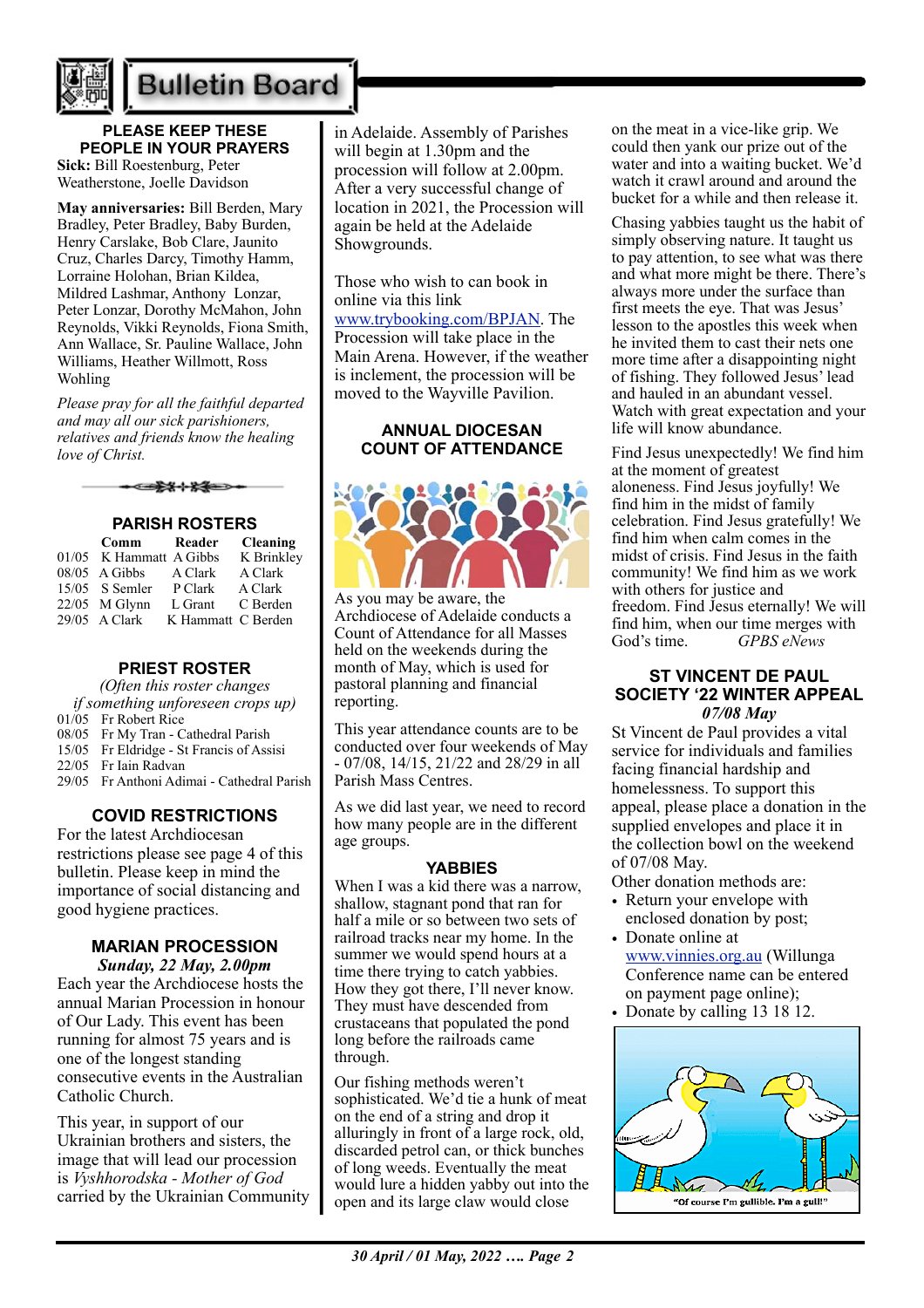

## **Ron Rolheiser column**

*Ronald Rolheiser, a Roman Catholic priest and member of the Missionary Oblates of Mary Immaculate. He is a community-builder, lecturer and writer. His books are popular throughout the English-speaking world and his weekly column is carried by more than sixty newspapers worldwide*

## **FEAR OF MISSING OUT**

It's hard for a child to have to go to bed in the middle of an evening when the rest of the family is still celebrating. Nobody wants to go to bed while everyone else is still up. No one wants to miss out on life.

Remember how as a child, tired and unable to keep your eyes open, you still struggled against anyone who would try to put you to bed. Exhausted or not, you didn't want to miss anything. You didn't want to leave and go to sleep while so much life was going on.

We never really outgrow that. That resistance is congenital and still haunts us on our deathbeds.

One of our more painful anxieties is triggered by a sense that we are forever missing out on something. This is also one of our major fears about dying. For most people, the heaviness and darkness of dying come not so much from a fear of what they might meet in the next life, judgment and punishment, but from a fear of annihilation. Moreover, the fear here is not so much that their personal identity will be snuffed out (though that is a real fear) but rather that they will be taken away from all the life of which they have been part. The sadness lies in the having to let go, in knowing that life will now go on without us, of being taken off to bed while the party continues. And, this is deep inside us, so deep, that we find it difficult to imagine how the world can even go on without us.

However, this is not a sign that there is something wrong with us, some neurosis that needs fixing or some moral or religious issue that needs attention. It's the human condition, pure and simple, and God is the architect of that. In short, we're built to be part of a fabric, not single threads content in their isolation.

I was twenty-three years old when I watched my dad die in a hospital room. He was still young, sixty-two years old, and ideally should have had a number of years still ahead of him. But, he was dying, he knew it, and despite a faith that gave him some comfort, was deeply sad about it.

What he struggled with in his dying was not with some fear of the afterlife or some amends he still needed to make in this life. None of that. There was no unfinished business with God, nor religious and moral issues still to mend. Nor were there unhealthy fears of the afterlife. His only unfinished business had to do with this life, and what he would now miss out on in terms of (figuratively) being put to bed early while the party was still going on. In addition, for him, the party was in full swing.

His adult children were just beginning to establish their lives and give him grandchildren, and the younger half of his family were actively preparing to enter into their adult lives. He wasn't going to be around to see how all of this turned out and he wasn't going to be around to see most of his grandchildren.

More important still, he had a wife, a soulmate, whom he would be leaving. It wasn't a good evening to be sent to bed early.

Beyond all this, he still had his own siblings, neighbors, friends, a parish, civic involvements, sports teams, and countless other life-giving connections, and he was aware, not without huge heartache, that these were all about to end, at least on this side of eternity.

Why shouldn't he have been sad? Indeed, why shouldn't any of us be sad whenever we are facing a death of any kind, when we are being put to bed while the rest of life is still going on?

We are constitutively communitarian. As God himself said when he created the human family, it is not good for anyone to be alone. We are meant to be part of a family and a community, part of the fabric of life, and a fabric is made up of multiple threads. Thus, it's understandably saddening whenever our single, fragile, lonely thread is being pulled away from the rest of the fabric.

No wonder little children don't want to be put to bed while everyone else is still carrying on with the evening.

Moreover, this isn't just true for the sadness we experience when we face our deaths. The same dynamic is operative whenever we undergo the various mini-deaths that beset us as we age, lose our health, retire, get fired from jobs, lose people we love, lose marriages, are geographically dislocated, or in any other way are pushed out of the mainstream of life towards the margins.

So, it can be helpful to know that nothing is wrong here. Dying is hard. Letting go is hard. Being pushed aside is hard. Disappearing from life is particularly hard. That's why little children don't like being put to bed.

*You can read, or download, Ron Rolheiser's weekly columns from his website at: [www.ronrolheiser.com](http://www.ronrolheiser.com)*